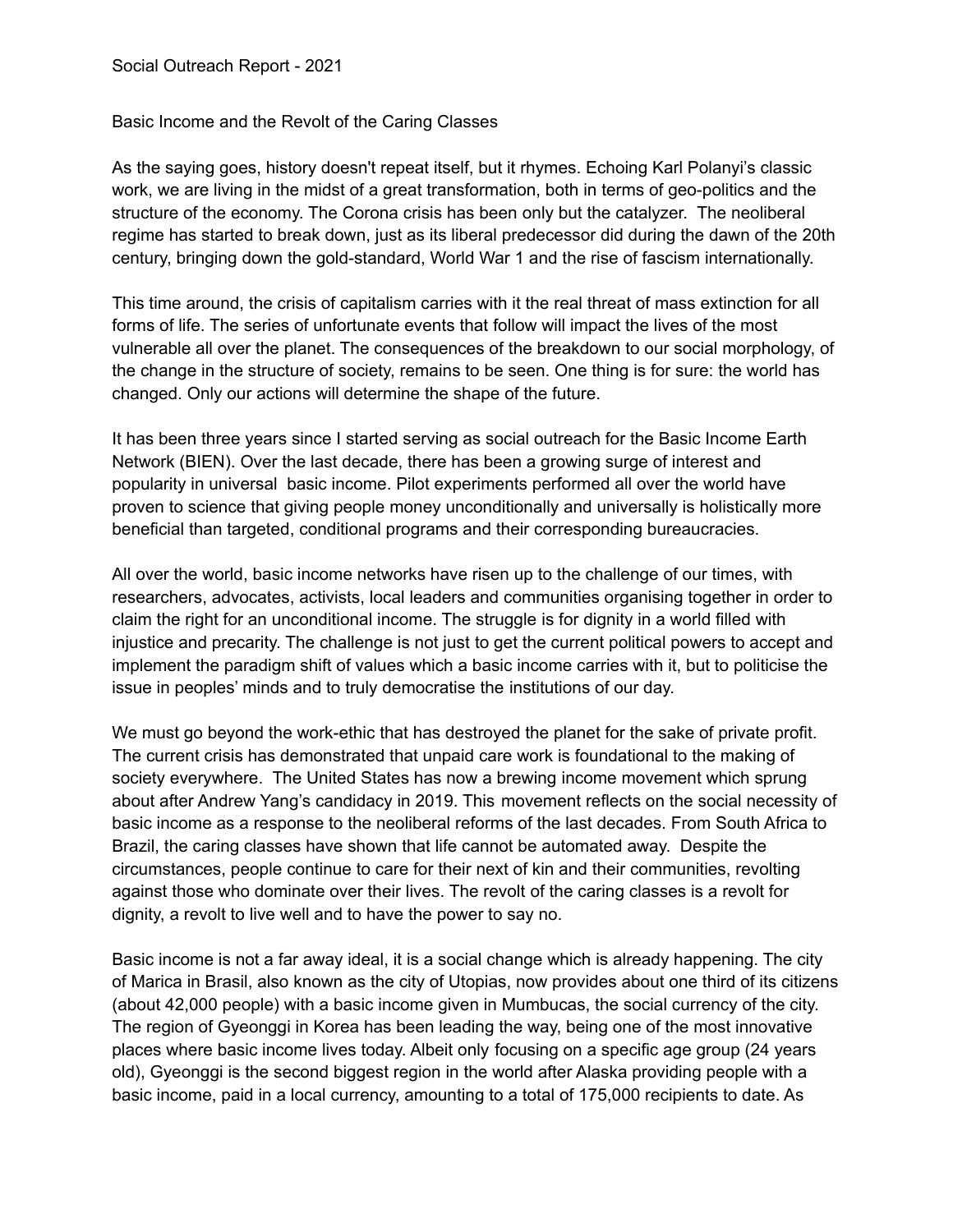Pablo Yanes from CEPAL and the Latin American Basic Income Network once told us, we should look to the social experience of basic income rather than to abstractions when arguing for it. People's experiences are worth more than the philosopher's stones.

Basic Income is about care. The caring classes all over the world who make life possible to begin with are rising up to demand a world with more dignity. UBI is a means towards a world where many worlds can fit, as the Zapatista saying goes. The people who receive a basic income know the peace of mind that it brings, the power it gives one to be able to plan ahead and have a bit extra to do what normally one cannot, to have more time to care.

If the economy is ultimately about people, then why does the current system only care about profit? The gradual abolition of wage-labor is but a moment in a set of moments towards human liberation. Basic income is the beginning of a transition towards other systems that are possible, different social, political and economic forms, enabling both freedom and equality without the need for false binaries.

As a messenger of BIEN, I am only a facilitator among many in this global historical process of transformation, connecting people and bringing the message to as many people as possible. There are many people like me, working tirelessly behind the screen, going to countless meetings and doing a lot of unpaid work, all to spread the word in their communities, put basic income on the map or to organise the yearly basic income marches in their respecting cities and countries, bringing world wide attention to the idea. I would like to thank those people. Without you, basic income would not be where it is. Our work is only beginning.

As my late mentor and friend David Graeber used to say, there has been a war waged on the human imagination for the last few decades, where we were taught that there is no alternative. Basic income is the imagination fighting back.

## What are we waiting for?

In my first full term as social outreach for BIEN, we have:

- Successfully started the organization of the Latin American Basic Income Network, which unites voices from all countries in Latin America to discuss basic income in the region.
- We conducted an international survey together with Annie Miller and other BIEN members, to understand government responses to COVID-19 In relation to UBI, which will be presented at the Scottish congress in 2021.
- Furthermore, we have recently established the Basic Income Research and Action Lab (BIRAL), to organize practice oriented research seminars and municipal leader roundtables, connecting the municipal mayors and governors of the world that are either already issuing a basic income to their citizens or are interested in doing so.